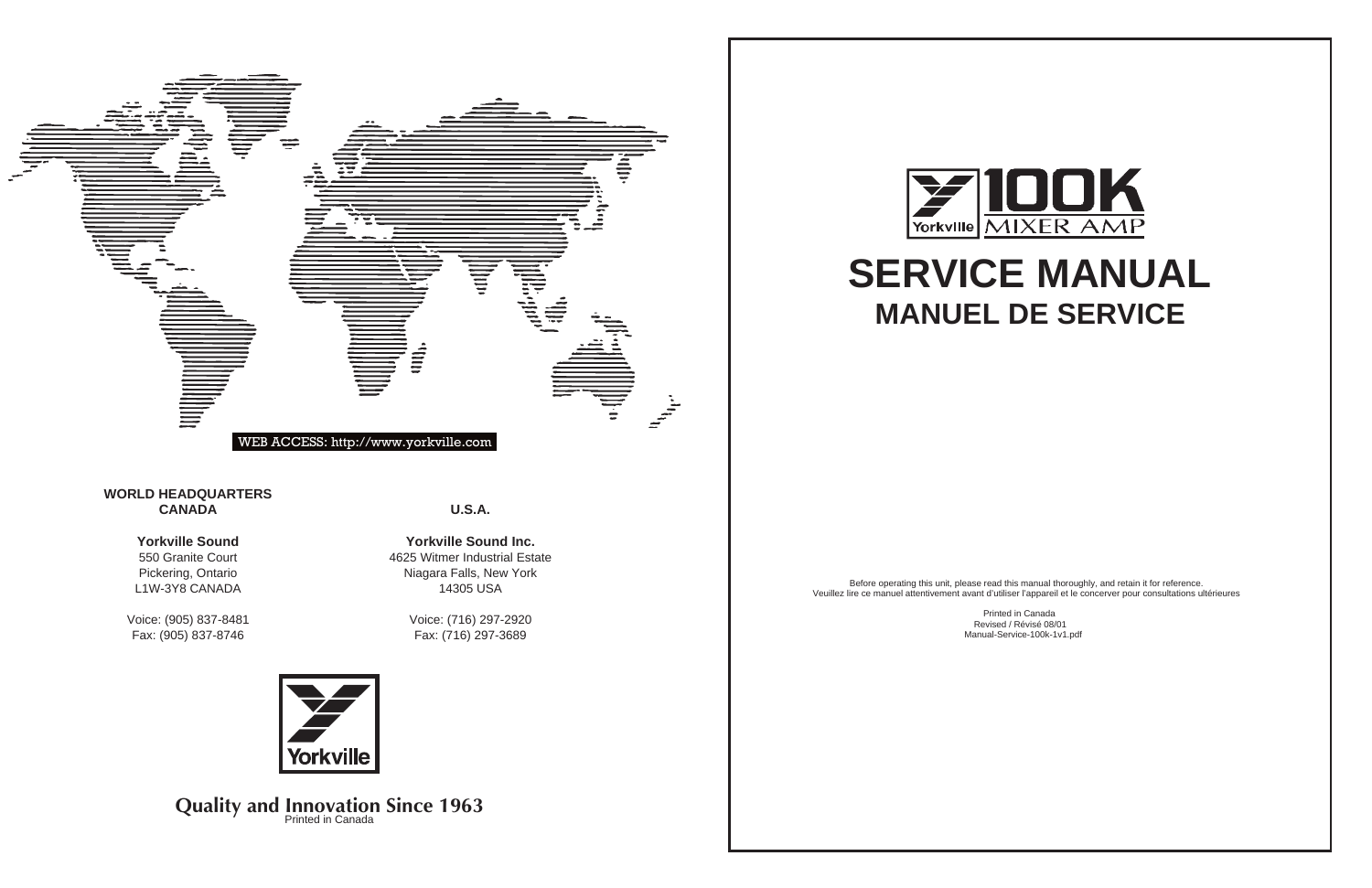|      | <b>YS No. Description</b>                   | Qty.           |      | <b>YS No. Description</b>                  | Qty.                    |
|------|---------------------------------------------|----------------|------|--------------------------------------------|-------------------------|
|      | 6401 GRN 3MM LED 1V9 6MA HIGHEFF            |                |      | 4857 1/4W 220R 5%<br><b>T&amp;R RES</b>    | 8                       |
|      | 6425 BAV21 200V 0A25 DIODE<br>T&R           | 3              |      | 4606 1/8W 249R<br>2%FLAME PROOF T&R RES    | $\overline{2}$          |
|      | 6825 1N4148 75V 0A45 DIODE<br>T&R           | 3              |      | 4867 1/4W 270R<br>5%<br><b>T&amp;R RES</b> | $\mathbf{1}$            |
|      | 6438 1N4004 400V 1A0 DIODE<br>T&R           | $\overline{2}$ |      | <b>T&amp;R RES</b><br>4655 1/2W 330R<br>5% | 6                       |
|      | 6827 1N5402 200V 3A0 DIODE                  |                |      | 4621 1/2W 470R<br>5%<br><b>T&amp;R RES</b> | $\overline{2}$          |
|      | 6461 1N5240BRL 10V0 0W5 ZENER 5% T&R        |                |      | 4799 1/4W 562R<br><b>T&amp;R RES</b><br>1% | $\overline{2}$          |
|      | 6822 1N4745A<br>16V0 1W0 ZENER 5% T&R       | 2              |      | 4673 1/2W 680R<br>5%<br><b>T&amp;R RES</b> | 1                       |
|      | 6824 1N5246B<br>16V0 0W5 ZENER 5% T&R       |                |      | 4873 1/4W 680R 5%<br><b>T&amp;R RES</b>    | $\mathbf{1}$            |
|      | 6463 1N5251BRL 22V0 0W5 ZENER 5% T&R        |                |      | 4823 1/4W 1K 5%<br><b>T&amp;R RES</b>      | $\overline{2}$          |
|      | 5101 BC550C<br>TO92 NPN TRAN T&R TB         |                |      | 4824 1/4W 1K5 5%<br><b>T&amp;R RES</b>     | $\overline{2}$          |
|      | 5102 BC560C<br>TO92 PNP TRAN T&R TB         | 2              |      | 4825 1/4W<br>1K8 5%<br><b>T&amp;R RES</b>  | $\overline{2}$          |
|      | 5104 MPSA56<br>TO92 PNP TRAN T&R TA         |                |      | 4847 1/4W<br>2K2 5%<br><b>T&amp;R RES</b>  | $\overline{2}$          |
|      | 5109 MPSA43<br>TO92 NPN TRAN<br><b>TA</b>   |                |      | 4826 1/4W 3K3 5%<br><b>T&amp;R RES</b>     | $\overline{2}$          |
|      | TO92 NCH JFET T&R TC<br>5119 2N5638         |                | 4827 | 1/4W<br>4K7 5%<br><b>T&amp;R RES</b>       | 11                      |
|      | TO126 NPN TRAN<br>6774 BD139<br>TG          |                |      | 4639 1/4W 4K99 1%<br><b>T&amp;R RES</b>    | $\overline{2}$          |
|      | 6779 MJH11018 TO218 NPN TRAN DARL TI        |                |      | 4863 1/4W 8K2 5%<br><b>T&amp;R RES</b>     | $\overline{2}$          |
|      | 6802 MJH11017 TO218 PNP TRAN DARL TI        |                |      | 4800 1/4W 10K0 1%<br><b>T&amp;R RES</b>    | $\overline{2}$          |
|      | 6798 MC4741CP IC QUAD OP AMP                |                |      | 4829 1/4W 10K<br>5%<br><b>T&amp;R RES</b>  | 16                      |
|      | 6840 MC33078P IC DUAL OP AMP                |                |      | 4856 1/4W 12K 5%<br><b>T&amp;R RES</b>     | $\mathbf{1}$            |
|      | 6882 TL072CP IC FET DUAL OP AMP             | 6              |      | 4830 1/4W 15K 5%<br><b>T&amp;R RES</b>     | $\mathbf{1}$            |
|      | 6745 LM13600N IC XCONDUCTANCE AMP           |                |      | 6123 1/4W 20K0 1%MINI MF T&R RES           | 8                       |
| 5402 | _15P 100V 10%CAP T&R BEAD<br><b>NPO</b>     | 3              |      | 4832 1/4W 22K 5%<br><b>T&amp;R RES</b>     | 3                       |
| 5406 | 33P 50V 10%CAP BLK BEAD<br><b>NPO</b>       |                |      | 4834 1/4W 47K 5%<br><b>T&amp;R RES</b>     | 10                      |
| 5408 | 47P 100V 10%CAP T&R BEAD<br><b>NPO</b>      | 1              |      | 4803 1/4W 49K9 1%<br><b>T&amp;R RES</b>    | 4                       |
| 5410 | 100P 100V 10%CAP T&R BEAD<br><b>NPO</b>     | 9              |      | 4836 1/4W 68K<br>5%<br><b>T&amp;R RES</b>  | $\mathbf{1}$            |
|      | 5420 680P 50V 10%CAP T&R BEAD<br><b>NPO</b> | 2              |      | 4838 1/4W 100K<br>5%<br><b>T&amp;R RES</b> | $\mathbf{1}$            |
| 5422 | 1N 50V 10%CAP T&R BEAD<br><b>NPO</b>        |                |      | 4849 1/4W 180K<br>5%<br><b>T&amp;R RES</b> | $\mathbf{1}$            |
| 5424 | 1N5 50V 10%CAP T&R BEAD<br>Y <sub>5</sub> P |                |      | 4844 1/4W 1M<br>5%<br><b>T&amp;R RES</b>   | $\overline{\mathbf{4}}$ |
| 6451 | 4N7 250V 20%CAP BLK 'Y' 10MM AC             |                |      | 4809 1/4W 10M 5%<br><b>T&amp;R RES</b>     | $\overline{2}$          |
| 5834 | 10N 250V 20%CAP BLK RAD POLY FLM            |                |      | 9150 .081" 48X96 UTILITY ALUMINUM          | 2.8                     |
| 6435 | 22N 275V 20%CAP BLK 'X2' 15MM AC            |                |      | 8842 #4 X 5/16 PAN QUAD TYPE A JS500 BLK   | $\overline{2}$          |
| 5307 | 39N 50V 10%CAP T&R BEAD<br>X7R              |                |      | 8801 6-32 X 3/8 PAN PH TAPTITE JS500       | $\overline{2}$          |
| 5308 | 47N 50V 10%CAP T&R BEAD<br>X7R              | 1              |      | 8829 6-32 X 3/8 FLAT PH TAPTITE BO#4 HEA   | $\mathbf{1}$            |
| 5226 | 68N 100V 5%CAP T&R RAD<br>.2"FLM            |                |      | 8828 6-32 X 3/4 PAN PH TAPTITE JS500       | 3                       |
|      | 5314 100N 50V 10%CAP T&R BEAD<br>X7R        | 20             |      | 8823 6-32 X 1 PAN PH TAPTITE JS500         | 3                       |
|      | 5230 180N 63V 5%CAP T&R RAD<br>.2"FLM       |                |      | 8763 8-32 X 1/2 PAN PH MS JS500 BLACK      | 4                       |
| 5317 | 180N 50V 10%CAP T&R BEAD<br>X7R             |                |      | 3833 8 X 3/8 (250 OD, 171 ID)NY SPACER     | 5                       |
|      | 5233 330N 63V 5%CAP T&R RAD<br>.2"FLM       |                |      | 3511 #6 FLAT WASHER NYLON                  | $\overline{2}$          |
| 5320 | 330N 50V 10%CAP T&R BEAD<br>X7R             |                |      | 8852 #6 INTERNAL TOOTH LOCKWASHER          | $\mathbf{1}$            |
| 5255 | 1U 63V 20%CAP T&R RAD<br>.2"EL              |                |      | 3698 SPST ROKR SW QUIK 180" AC PWR BL/BL   | 1                       |
| 5925 | 1U5 100V 10%CAP BLK RAD POLY FLM            |                |      | 1310 4200 BLOC-80B/100G S120B/100K XFMR    | $\mathbf{1}$            |
| 5257 | 2"EL. 20%CAP T&R RAD .2"EL                  | $\overline{4}$ |      | 3.25 M516 X 2 100K PCB                     | 0.5                     |

| 6401 GRN 3MM LED 1V9 6MA HIGHEFF                                                     | 1               | 4857 1/4W 220R<br>T&R RES<br>5%                          |
|--------------------------------------------------------------------------------------|-----------------|----------------------------------------------------------|
| 6425 BAV21 200V 0A25 DIODE<br>T&R                                                    | 3               | 4606 1/8W 249R<br>2%FLAME PROOF                          |
| 6825 1N4148 75V 0A45 DIODE<br>T&R                                                    | 3               | 4867 1/4W 270R<br><b>T&amp;R RES</b><br>5%               |
| 6438 1N4004 400V 1A0 DIODE<br>T&R                                                    | 2               | 4655 1/2W 330R<br>5%<br><b>T&amp;R RES</b>               |
| 6827 1N5402 200V 3A0 DIODE                                                           | 4               | 4621 1/2W 470R<br><b>T&amp;R RES</b><br>5%               |
| 6461 1N5240BRL 10V0 0W5 ZENER 5% T&R                                                 | 2               | 4799 1/4W 562R<br>$1\%$<br><b>T&amp;R RES</b>            |
| 6822 1N4745A 16V0 1W0 ZENER 5% T&R                                                   | 2               | 4673 1/2W 680R<br>5%<br><b>T&amp;R RES</b>               |
| 16V0 0W5 ZENER 5% T&R<br>6824 1N5246B                                                | 1               | 4873 1/4W 680R<br>5%<br><b>T&amp;R RES</b>               |
| 6463 1N5251BRL 22V0 0W5 ZENER 5% T&R                                                 | 1               | 4823 1/4W 1K<br>5%<br>T&R RES                            |
| 5101 BC550C<br>TO92 NPN TRAN T&R TB                                                  | 1               | 4824 1/4W<br>1K <sub>5</sub><br>5%<br><b>T&amp;R RES</b> |
| 5102 BC560C<br>TO92 PNP TRAN T&R TB                                                  | 2               | 4825 1/4W<br>1K8<br>5%<br>T&R RES                        |
| 5104 MPSA56<br>TO92 PNP TRAN T&R TA                                                  | 4               | 4847 1/4W<br>2K <sub>2</sub><br>5%<br><b>T&amp;R RES</b> |
| 5109 MPSA43 TO92 NPN TRAN TA                                                         | 1               | 4826 1/4W<br><b>T&amp;R RES</b><br>3K3 5%                |
|                                                                                      |                 | 4K7                                                      |
| TO92 NCH JFET T&R TC<br>5119 2N5638                                                  | 1               | <b>T&amp;R RES</b><br>4827 1/4W<br>5%                    |
| TO126 NPN TRAN TG<br>6774 BD139                                                      | 1               | 4639 1/4W<br>4K99 1%<br>T&R RES                          |
| 6779 MJH11018 TO218 NPN TRAN DARL TI                                                 | 1               | 4863 1/4W 8K2 5%<br><b>T&amp;R RES</b>                   |
| 6802 MJH11017 TO218 PNP TRAN DARL TI                                                 | 1               | 4800 1/4W 10K0 1%<br><b>T&amp;R RES</b>                  |
| 6798 MC4741CP IC QUAD OP AMP                                                         | 1               | 4829 1/4W 10K<br>5%<br><b>T&amp;R RES</b>                |
| 6840 MC33078P IC DUAL OP AMP                                                         | 1               | 4856 1/4W 12K<br>5%<br><b>T&amp;R RES</b>                |
| 6882 TL072CP IC FET DUAL OP AMP                                                      | 6               | 4830 1/4W 15K<br>5%<br><b>T&amp;R RES</b>                |
| 6745 LM13600N IC XCONDUCTANCE AMP                                                    | 1               | 6123 1/4W 20K0 1%MINI MF T&R                             |
| 5402 _15P 100V 10%CAP T&R BEAD                                                       | <b>NPO</b><br>3 | 4832 1/4W 22K<br><b>T&amp;R RES</b><br>5%                |
| _33P 50V 10%CAP BLK BEAD NPO<br>5406                                                 | 1               | 4834 1/4W 47K<br>5%<br><b>T&amp;R RES</b>                |
| 5408                                                                                 | <b>NPO</b><br>1 | 4803 1/4W 49K9 1%<br>T&R RES                             |
| 5410 100P 100V 10%CAP T&R BEAD                                                       | <b>NPO</b><br>9 | 4836 1/4W 68K<br><b>T&amp;R RES</b><br>5%                |
| 5420 680P 50V 10%CAP T&R BEAD                                                        | <b>NPO</b><br>2 | 4838 1/4W 100K<br>T&R RES<br>5%                          |
| 5422<br>1N 50V 10%CAP T&R BEAD                                                       | <b>NPO</b><br>4 | 4849 1/4W 180K 5%<br><b>T&amp;R RES</b>                  |
| 5424<br>1N5 50V 10%CAP T&R BEAD                                                      | Y5P<br>1        | 4844 1/4W 1M<br>5%<br>T&R RES                            |
| _4N7 250V 20%CAP BLK 'Y' 10MM AC<br>6451                                             | 1               | 4809 1/4W 10M 5%<br><b>T&amp;R RES</b>                   |
| 5834<br>10N 250V 20%CAP BLK RAD POLY FLM                                             | 1               | 9150 .081" 48X96 UTILITY ALUMINUM                        |
|                                                                                      | 1               | 8842 #4 X 5/16 PAN QUAD TYPE A JS!                       |
| _22N 275V 20%CAP BLK 'X2' 15MM AC<br>6435                                            |                 |                                                          |
| _39N 50V 10%CAP T&R BEAD<br>5307                                                     | X7R<br>2        | 8801 6-32 X 3/8 PAN PH TAPTITE JS50                      |
| 5308<br>_47N 50V 10%CAP T&R BEAD                                                     | X7R<br>1        | 8829 6-32 X 3/8 FLAT PH TAPTITE BO                       |
| 5226<br>2"FLM. 100V 5%CAP T&R RAD.                                                   | 1               | 8828 6-32 X 3/4 PAN PH TAPTITE JS50                      |
| 5314 100N 50V 10%CAP T&R BEAD X7R                                                    | 20              | 8823 6-32 X 1 PAN PH TAPTITE JS500                       |
| 5230 180N 63V 5%CAP T&R RAD .2"FLM                                                   | 1               | 8763 8-32 X 1/2 PAN PH MS JS500 BL/                      |
| 5317 180N 50V 10%CAP T&R BEAD X7R                                                    | 1               | 3833 8 X 3/8 (250 OD, 171 ID)NY SPAC                     |
| 5233 330N 63V 5%CAP T&R RAD .2"FLM                                                   | 1               | 3511 #6 FLAT WASHER NYLON                                |
| 5320 330N 50V 10%CAP T&R BEAD X7R                                                    | 1               | 8852 #6 INTERNAL TOOTH LOCKWAS                           |
| 5255<br>_1U 63V 20%CAP T&R RAD .2"EL                                                 | 2               | 3698 SPST ROKR SW QUIK 180" AC P                         |
| 5925<br>1U5 100V 10%CAP BLK RAD POLY FLM                                             | 1               | 1310 4200 BLOC-80B/100G S120B/100                        |
| 5257<br>2U2 63V 20%CAP T&R RAD .2"EL                                                 | 4               | 3.25 M516 X 2 100K PCB                                   |
| 5259<br>4U7 63V 20%CAP T&R RAD<br>.2"EL                                              | 2               |                                                          |
| 5260<br>_22U 50V 20%CAP T&R RAD .2"EL                                                | 2               |                                                          |
| 5961<br>2"NP. 33U 16V 20%CAP T&R RAD                                                 | 1               |                                                          |
| _47U 10V 20%CAP BLK RAD<br><b>NP</b><br>5627                                         | 1               |                                                          |
| 68U 25V 20% CAP T&R RAD<br>5265<br>.2"EL                                             | 1               |                                                          |
| 5267 100U 25V 20%CAP T&R RAD .2"EL                                                   | 1               |                                                          |
| 470U 63V 20%CAP BLK 12X25MM EL<br>5621                                               | 2               |                                                          |
| 5887 2200U 50V 20%CAP BLK 18X27MM EL                                                 | 2               |                                                          |
| 4403<br>P <sub>14</sub>                                                              | 3               |                                                          |
| $\_10K$ 5B LIN 16MM                                                                  |                 |                                                          |
| 4409<br>10K 5C R/A 16MM<br>P14                                                       | 1               |                                                          |
| 4406<br>_50K 5B LIN 16MM<br>P <sub>14</sub>                                          | 2               |                                                          |
| 3682 250 MALE PCB TAB BULK CARTRIGE                                                  | 10              |                                                          |
| 3498 1/4" JCK PCB MT HORZ                                                            | 4               |                                                          |
| 3523 1/4" JCK PCB MT HORZ GOLD T                                                     | 1               |                                                          |
| 3527 1/4" JCK PCB MT HORZ GOLD                                                       |                 |                                                          |
| 3460 RCA DUAL PCB MT VERT GOLD .475"                                                 | 1               |                                                          |
| 3886 36" RCA PREFAB CABLE RED                                                        | 1               |                                                          |
| 3890 36" PREFAB. CABLE                                                               | 1               |                                                          |
| 3914 RCA SNGL PCB MT HORZ                                                            | 2               |                                                          |
| 3657 XLR FEML PCB MT HORZ NO SHELL                                                   |                 |                                                          |
| 3451 EYELET SMALL 0.089 OD PLATED                                                    | 10              |                                                          |
| 3414 INTERNATIONAL PC MOUNT FUSEHOLDER                                               | 6               |                                                          |
| 2406 1.6 AMP SLO-BLO .25X1.25 FUSE                                                   | 1               |                                                          |
| 2415 5.0 AMP FAST-BLO .25X1.25 FUSE                                                  | 2               |                                                          |
| 3563 TRANSISTOR MOUNTING BRACKET                                                     | 1               |                                                          |
| 3800 BELLY BUTTON #BB1 CORDS CANADA                                                  |                 |                                                          |
| 3804 SNAP ON 1.5" INSULATING BUSHING                                                 | 2               |                                                          |
|                                                                                      | 1               |                                                          |
| 3795 #8 GROUND LUG ZIERICK 505-169                                                   | 1               |                                                          |
| 3810 4" NYLON CABLE TIE                                                              | 7               |                                                          |
| 8693 S ROTARY KNOB GREY                                                              | 6               |                                                          |
| 3481 8' 3/18 SJT AC LINE CORD 250 CLIPS                                              | 1               |                                                          |
| 3834 HEYCO #1214 STRAIN RELIEF                                                       | 1               |                                                          |
| 8800 6-32 KEPS NUT ZINC                                                              | 7               |                                                          |
| 8787 8-32 KEPS NUT ZINC                                                              | 4               |                                                          |
| 8898 1/4-20 CAGE NUT C7998142027                                                     | 4               |                                                          |
| 3830 TO218 PREGREASED MICA 56-78-2AP                                                 | 2               |                                                          |
| 4597 22AWG STRAN TC WIR JMP                                                          | 6               |                                                          |
| 4599 22AWG SOLID SC WIR<br>T&R JMP                                                   | 47              |                                                          |
| 4729 5.0W 0R27 5%<br><b>BLK RES</b>                                                  |                 |                                                          |
|                                                                                      |                 |                                                          |
|                                                                                      | 2               |                                                          |
| 4734 5.0W 3R9 5%<br><b>BLK RES</b>                                                   | 1               |                                                          |
| 4815 1/4W 12R<br>5%<br>T&R RES                                                       | 2               |                                                          |
| 4618 1/2W 22R<br>5%<br>T&R RES                                                       | 1               |                                                          |
| 4817 1/4W 47R<br>T&R RES<br>5%                                                       | 1               |                                                          |
| 4692 5.0W 100R<br><b>BLK RES</b><br>5%<br>4897 1/4W 120R<br><b>T&amp;R RES</b><br>5% | 1<br>1          |                                                          |

When using electric products, basic precautions should always be followed, including the following:

#### **Power Sources:**

Your unit should be connected to a power source only of the voltage specified i n the owners manual or as marked on the unit. This unit has a polarized plug. D o not use w ith an extension cord or receptacle unless the plug can be fully inserted. Precautions should be taken so that the grounding scheme on the unit is not defeated.

The apparatus should not be exposed to dripping or splashing w ater; no objects fil led with liquids should be placed on the apparatus.

Terminals marked with the "lightning bolt" are hazardous live; the external wiring connected to these terminals require install ation by an instructed person or the use of ready made leads or cords. No naked flame sources, such as lighted candles, should be

Il convient de ne pas placer sur l'appareil de sources de flammes nues, telles que des bougies allumées.

**INSTRUCTIONS PERTAINING TO A RISK OF FIRE, ELECTRIC SHOCK, OR INJURY TO PERSONS.**

# **CAUTION:**

**TO REDUCE THE RISK OF ELECTRIC SHOCK, DO NOT REMOVE COVER (OR BACK). NO USER SERVICEABLE PARTS INSIDE.**

# **REFER SERVICING TO QUALIFIED SERVICE PERSONNEL.**

### **Read Instructions:**

The **Owner 's Man ual** should be read and understood before operation of your unit. Please, save these instructions for future reference.

#### **Packaging:**

Keep the box and packaging materials, in case the unit needs to be returned for service.

# **Warning:**

#### **Hazards:**

Do not place this product on an unstable cart, stand, tripod, bracket or table. The product may fall , causing serious personal inj ury and serious damage to the product. Use only with cart, stand, tripod, bracket, or table recommended by the manufacturer or sold with the product. Follow the manufacturer's instructions when installing the product and use mounting accessories recommended by the manufacturer.

placed on the apparatus.

## **Power Cord:**

The A C supply cord should be routed so that it is unlikely that it will be damaged. If the A C supply cord is damaged **DO NOT OPERATE T HE UNI T** .

#### **Service:**

The unit should be serviced only by qualified service personnel.

## **INSTRUCTIONS RELATIVES AU RISQUE DE FEU, CHOC ÉLECTRIQUE, OU BLESSURES AUX PERSONNES.**

# **AVIS:**

**AFIN DE REDUIRE LES RISQUE DE CHOC ELECTRIQUE, N'ENLEVEZ PAS LE COUVERT (OU LE PANNEAU ARRIERE). NE CONTIENT AUCUNE PIECE REPARABLE PAR L'UTILISATEUR.**

## **CONSULTEZ UN TECHNICIEN QUALIFI E POUR L'ENTRETIENT.**

#### **Veuillez lire le manuel:**

Il contient des informations qui devraient êtres comprises avant l'opération de votre appareil. Conservez S.V.P. ces instructions pour consultations ultérieures

## **Emballage:**

Conservez la boite au cas ou l'appareil devait être retourner pour réparation.

# **Warning:**

Attention: Lors de l'utilisation de produits électrique, assurez-vous d'adhérer à des précautions de bases incluant celle qui suivent:

#### **Alime ntation:**

L'apparei l ne doit être branché qu'à une source d'al i mentation correspondant au voltage spécifié dans l e manuel ou tel qu' indiqué sur l'appareil. Cet appareil est équipé d'une prise d'alimentation polarisée. Ne pas utiliser cet appareil avec un cordon de raccordement à moins qu'il soit possible d'insérer complètement les trois l ames. D es précautions doivent êtres prises afin d'eviter que l e système de mise à la terre de l'appareil ne soit désengagé.

#### **Haz ard:**

N e pas placer cet appareil sur un chariot, un support, un trépied ou une table instables. L'appareil pourrait tomber et blesser quelqu'un ou subir des dommages importants. Utiliser seulement un chariot, un support, un trépied ou une table recommandés par le fabricant ou vendus avec le produit. Suivre les instructions du fabricant pour installer l'appareil et utiliser les accessoires recommandés par l e fabricant.

L'appei l ne doit pas être exposé à des égouttements d'eau ou des éclaboussures et qu'aucun objet rempli de liquide tel que des vases ne doit être placé sur l'apparei l .

Les dispositifs marqués d'une symbole "d'éclair" sont des parties dangereuses au toucher et que l es câblages extérieurs connectés à ces dispositifs de connection extérieure doivent être effectivés par un opérateur formé ou en utilisant des cordons déjà préparés.

#### **Cordon d'alime ntation:**

É v i tez d'endommager l e cordon d'al i mentation. **N'UT I L ISEZ PAS L 'APPAREIL** si le cordon d'ali mentation est endommagé. **Service:**

Consultez un technicien qualifié pour l'entretien de votre appareil.

# **IMPORTANT SAFETY INSTRUCTIONS**



SAFE\_V4.doc Version 4.0 02/11/99 11:54 AM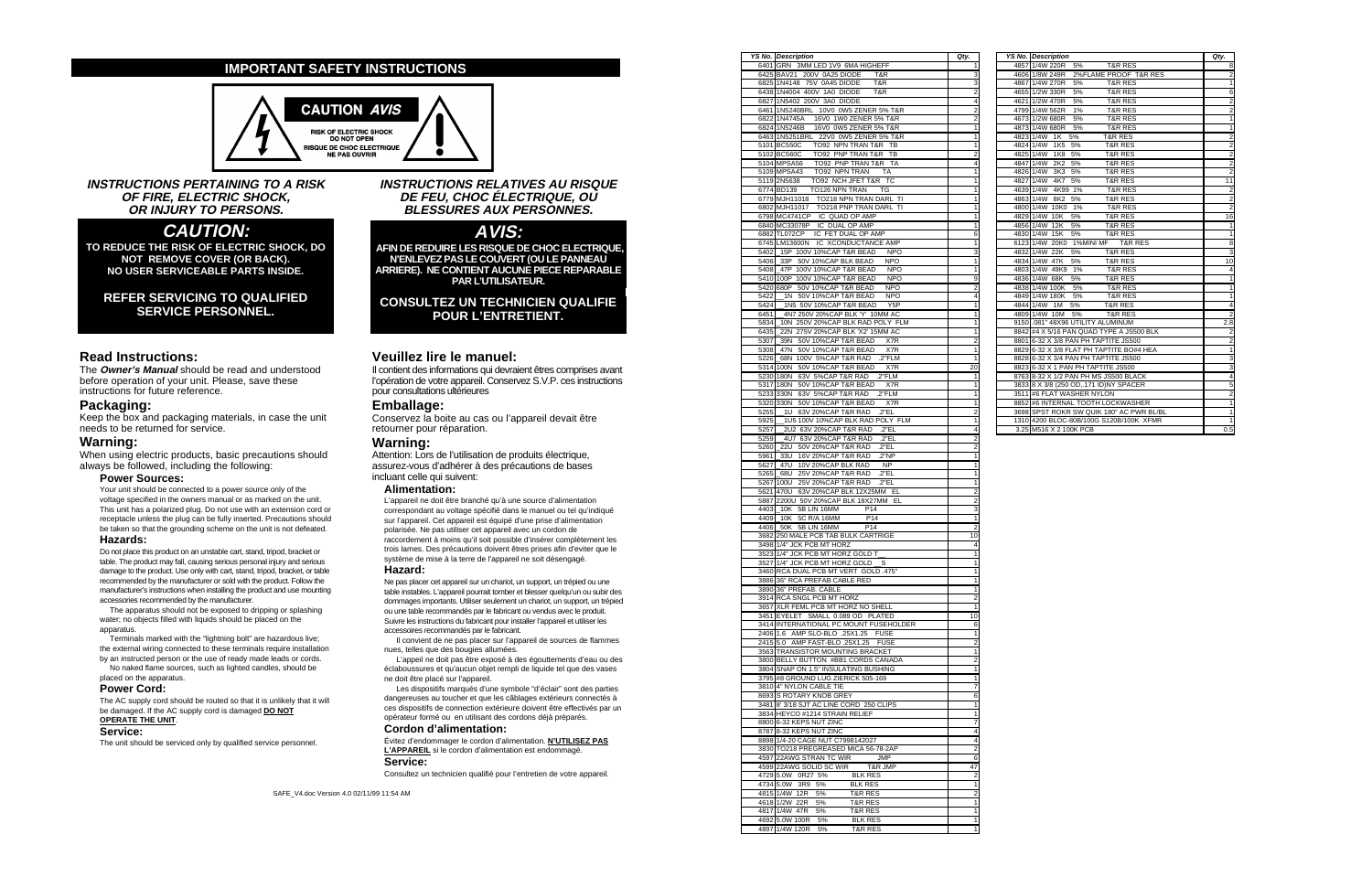